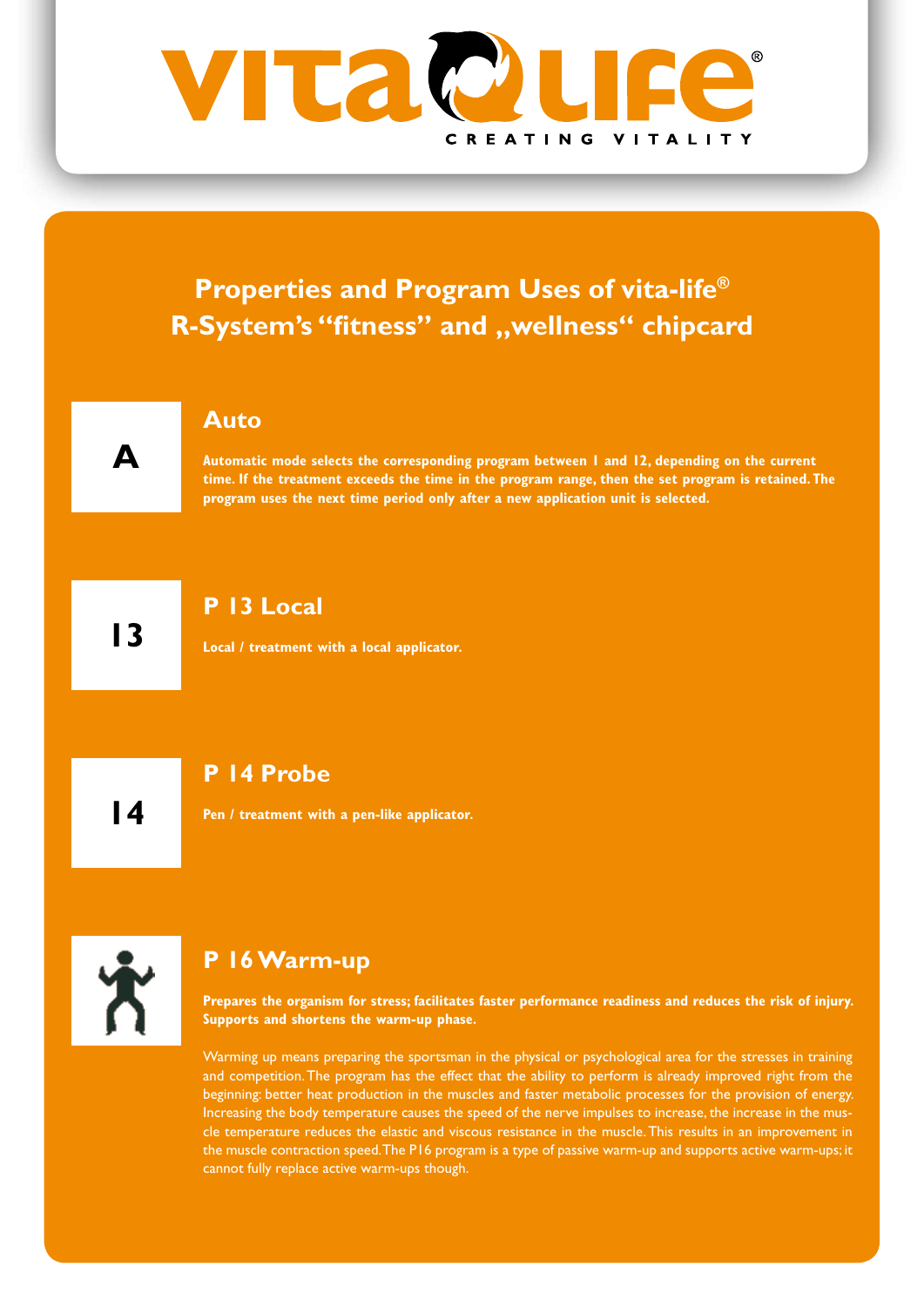

# **P 17 Strength**

**Increases the maximum strength and the muscle contraction speed. An addition to conventional strength training. Above all to improve the intense, short-term ability to withstand stress, e.g. in football, alpine skiing, body building.**

The parameter "Strength" never appears in various types of sports as an abstract "true form", but is also a combination or mix of condition and physical performance factors. Program P17 supports the nerve/muscle system and results in optimum contractions. It can be used before or during strength training and ideally supports dynamic and static maximum strength training.



### **P 18 Elasticity**

**Improves the speed of the maximum short-term strength development and the effect of explosive movements in jumping competitions, sprinting and throwing sports. Increases the speed of the muscle contractions. Should be used after a series of treatments with program P17 "Strength".**

"Elasticity" means the nerve/muscle system's ability to recover from resistance with the highest possible contraction speed. The total elasticity is acquired from the starting force, explosive strength and the maximum force. Program P18 supports the muscle contraction speed if used prior to elasticity training.



#### **P 19 Aerobic Endurance**

**To increase performance in endurance sports: improves the oxygen absorption of the muscles, activates slow muscle fibers. Sporting types: long distance running, marathons, triathlons, etc.**

"Endurance" is understood to be the general psychophysical ability to withstand signs of fatigue. During socalled aerobic endurance, the energy availability is predominantly due to the oxygen absorption. There is no oxygen deficit. Program P19 optimizes the capacity to transport oxygen and the blood distribution. It can be applied prior to or during all types of endurance sports.



# **P 20 Anaerobic Endurance**

**Optimizes the endurance profile for extremely high short or medium term sports stresses such as middledistance racing, short-distance swimming and bicycle sprints. Improve the muscles' lactic acid capacity.**

When developing abilities in the anaerobic area, the oxygen absorption is insufficient to be able to supply sufficient energy; this causes the formation of lactic acid. The body becomes over-acidic, the muscle tires and the organism is forced to slow down its activities. Program P20 optimizes the increased circulation in the working muscular system; it improves the oxygen and nutrient supply and disposes of ballast materials. This is mainly used before and during extremely high sporting stresses with short-term or mediumterm endurance sports.